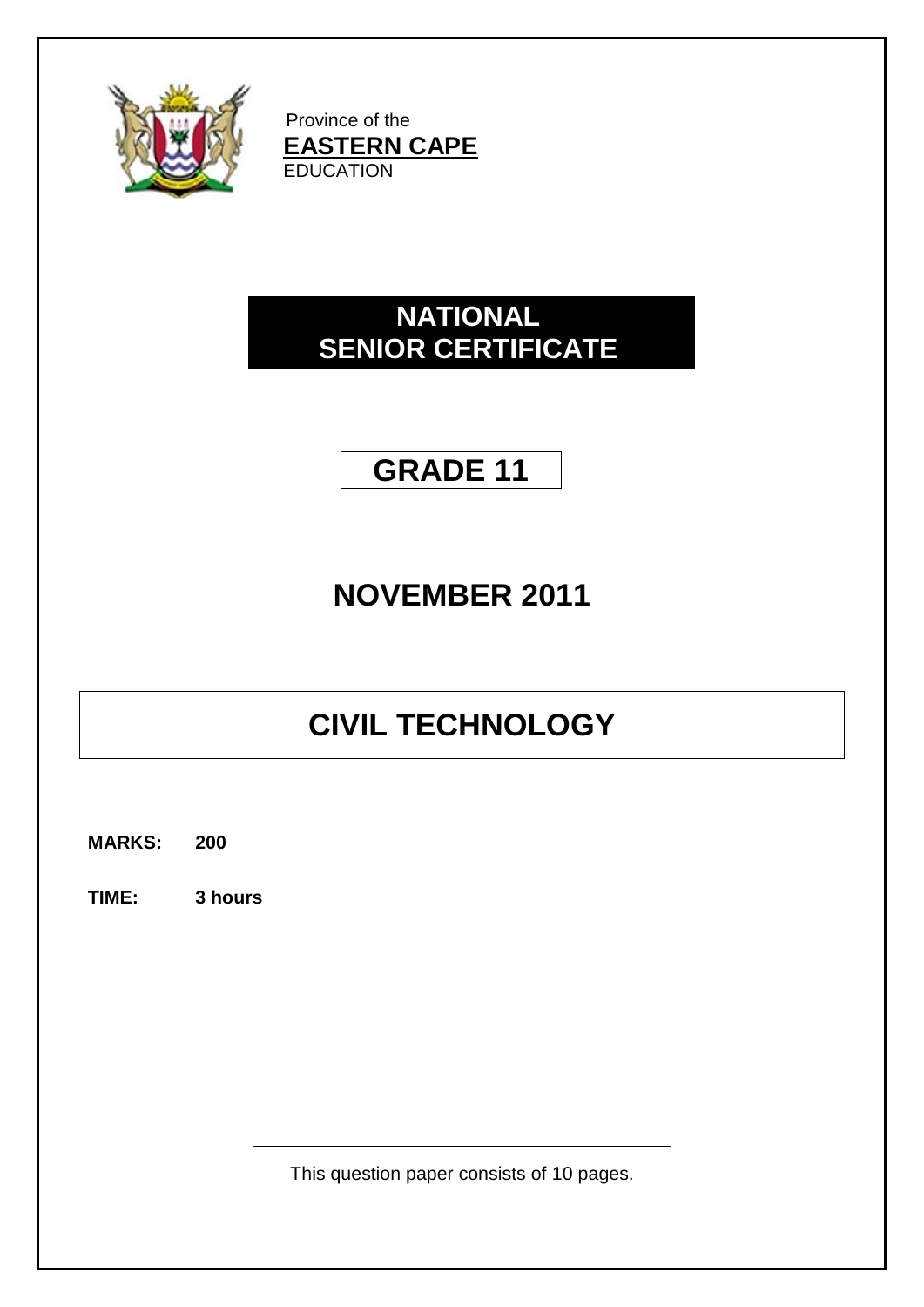#### **REQUIREMENTS:**

- 1. Drawing instruments
- 2. A non-programmable calculator

### **INSTRUCTIONS AND INFORMATION**

- 1. This question paper consists of SIX questions.
- 2. ALL questions are COMPULSORY.
- 3. Answer each question as a whole. DO NOT separate sub-questions.
- 4. Start each question on a NEW page.
- 5. Sketches may be used to illustrate your answers.
- 6. ALL calculations and written answers must be done in the answer book.
- 7. Drawings and sketches must be fully dimensioned and neatly finished off with titles and labels to conform to SANS (SABS) Recommended Practice for Building Drawings.
- 8. For the purpose of this examination, the size of a brick should be taken as 220 mm x 110 mm x 75 mm.
- 9. Use your discretion where dimensions and/or details have been omitted.
- 10. Non-programmable pocket calculators may be used.
- 11. Answer QUESTION 5.1 and QUESTION 6 on the answer sheets provided, using drawing instruments where necessary.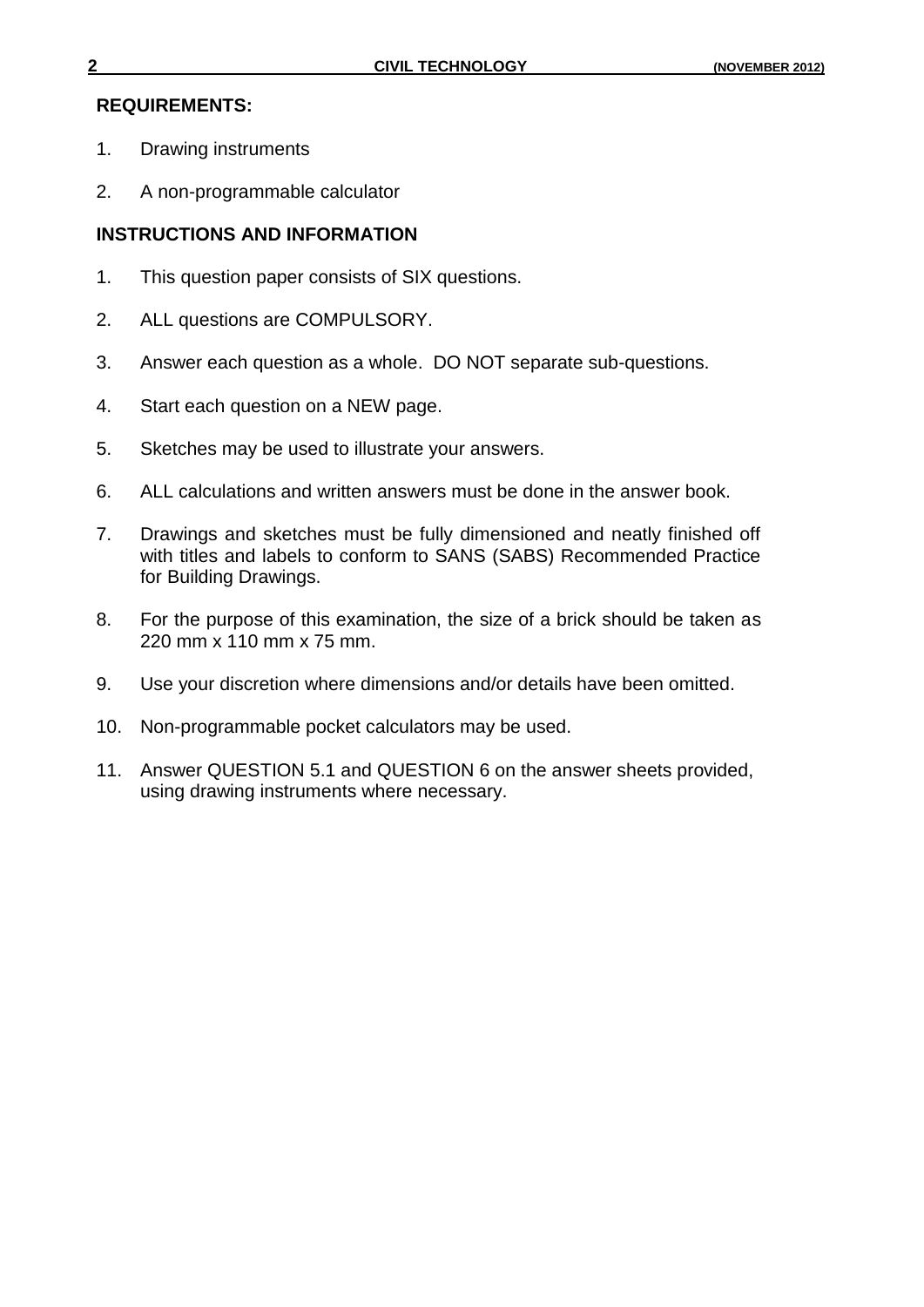## **QUESTION 1: CONSTRUCTION PROCESSES**

|     | Draw to good proportion the front view of a wall in stretcher bond with<br>racking back on one side and toothing on the other side of the wall. Show<br>FIVE layers of bricks. | (9)<br>[30] |
|-----|--------------------------------------------------------------------------------------------------------------------------------------------------------------------------------|-------------|
| 1.9 | Bricks can be laid in different bonds.                                                                                                                                         |             |
| 1.8 | Which TWO factors will determine the thickness of the glazing for a<br>window?                                                                                                 | (2)         |
| 1.7 | Name TWO methods to install glass bricks.                                                                                                                                      | (2)         |
| 1.6 | Where in a house would you use obscure glass?                                                                                                                                  | (1)         |
| 1.5 | What safety factors should be kept in mind when stacking materials at the<br>factory you are working at?                                                                       | (6)         |
| 1.4 | Name TWO regulations to protect the public when doing trench<br>excavations.                                                                                                   | (2)         |
| 1.3 | How would you describe an entrepreneur?                                                                                                                                        | (2)         |
| 1.2 | A worker has fallen from a scaffold and broke his leg. Describe the<br>necessary steps that you would take to help the worker and make him<br>comfortable.                     | (4)         |
| 1.1 | Explain the difference between first aid and a medical emergency.                                                                                                              | (2)         |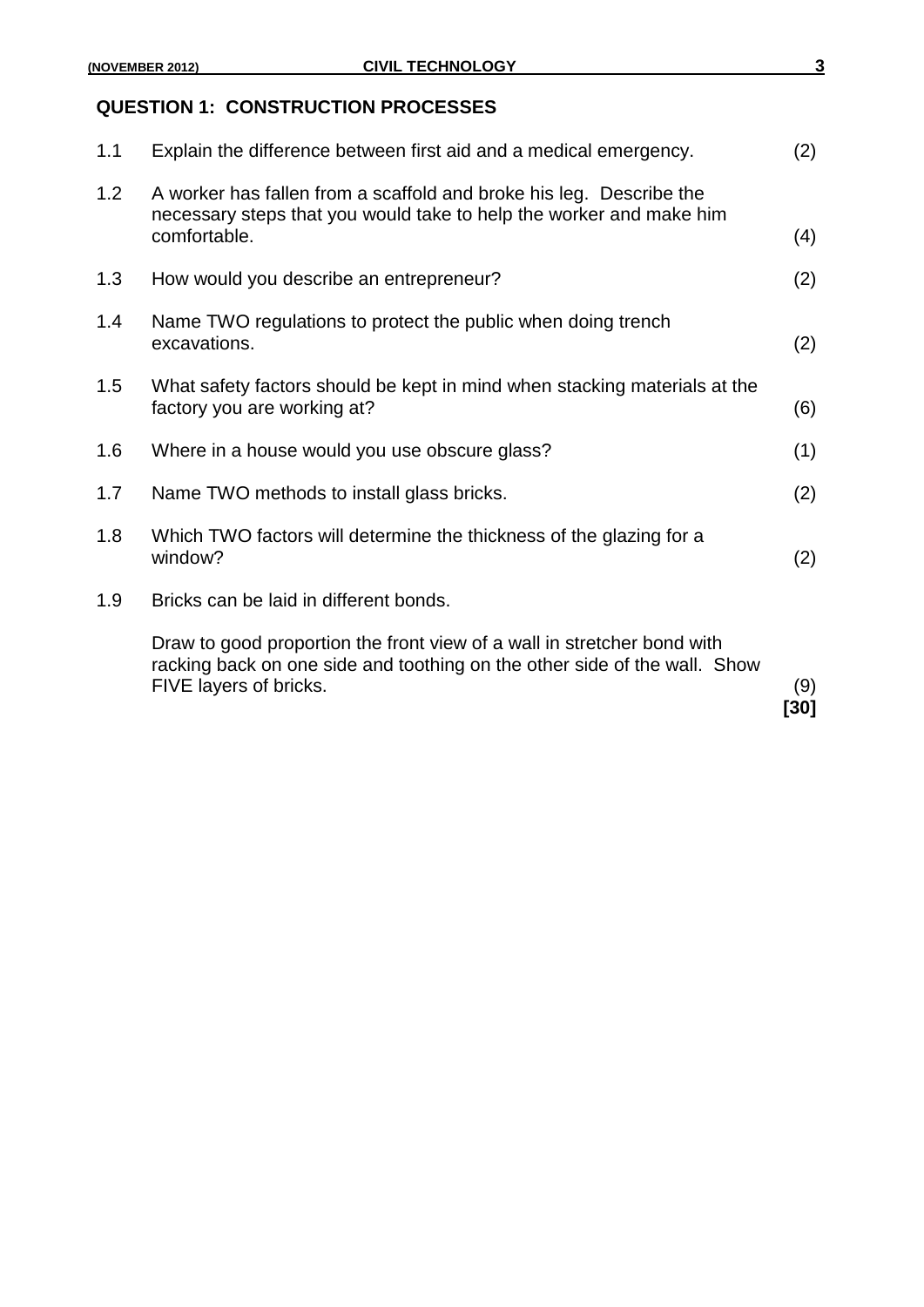## **QUESTION 2: ADVANCED CONSTRUCTION PROCESSES**

| 2.1  | Describe what is meant by formwork for concrete.                                                                                                                                                |                                                                                                                                 |              |
|------|-------------------------------------------------------------------------------------------------------------------------------------------------------------------------------------------------|---------------------------------------------------------------------------------------------------------------------------------|--------------|
| 2.2  | Name TWO items that are used when doing formwork to prevent the steel<br>reinforcement from touching the sides of the boxing.                                                                   |                                                                                                                                 |              |
| 2.3  | Indicate whether the following statements are TRUE or FALSE. Write<br>down only true or false next to the question number.                                                                      |                                                                                                                                 |              |
|      | 2.3.1                                                                                                                                                                                           | The use of concrete lintels is time consuming.                                                                                  | (1)          |
|      | 2.3.2                                                                                                                                                                                           | Where a wall is below the surface it must be protected with a<br>horizontal and vertical damp proof course.                     | (1)          |
|      | 2.3.3                                                                                                                                                                                           | The main purpose of the wall plate is to distribute the load of the<br>roof uniformly to the wall below.                        | (1)          |
|      | 2.3.4                                                                                                                                                                                           | The Tyrolene plastering machine is used to make plastered walls<br>smooth.                                                      | (1)          |
|      | 2.3.5                                                                                                                                                                                           | The surface planer consists of two adjustable tables. The rear<br>table is adjusted to the required depth of cut when planning. | (1)          |
|      | 2.3.6                                                                                                                                                                                           | The fascia board is used to finish off the edges of a wooden floor.                                                             | (1)          |
| 2.4  |                                                                                                                                                                                                 | What is meant with the after treatment of concrete?                                                                             | (2)          |
| 2.5  | How does the spacing of trusses for a corrugated iron roof differ from the<br>spacing of trusses for a tiled roof? Give reasons for you answer.                                                 |                                                                                                                                 |              |
| 2.6  | Shoring is used to support walls and trenches. Name THREE types of<br>shoring.                                                                                                                  |                                                                                                                                 | (3)          |
| 2.7  | What is meant with the term scaffolding?                                                                                                                                                        |                                                                                                                                 | (2)          |
| 2.8  | Explain the purpose of a lock block at a hollow core door.                                                                                                                                      |                                                                                                                                 | (1)          |
| 2.9  | Name FIVE factors which should be taken in consideration when<br>designing a retaining wall.                                                                                                    |                                                                                                                                 | (5)          |
| 2.10 | Name THREE types of retaining walls.                                                                                                                                                            |                                                                                                                                 | (3)          |
| 2.11 | Draw to scale 1:20 a vertical section through the length of a concrete<br>beam of 3 200 mm x 400 mm x 250 mm to show all the reinforcement in<br>the beam. Label all the parts on your drawing. |                                                                                                                                 | (10)<br>[40] |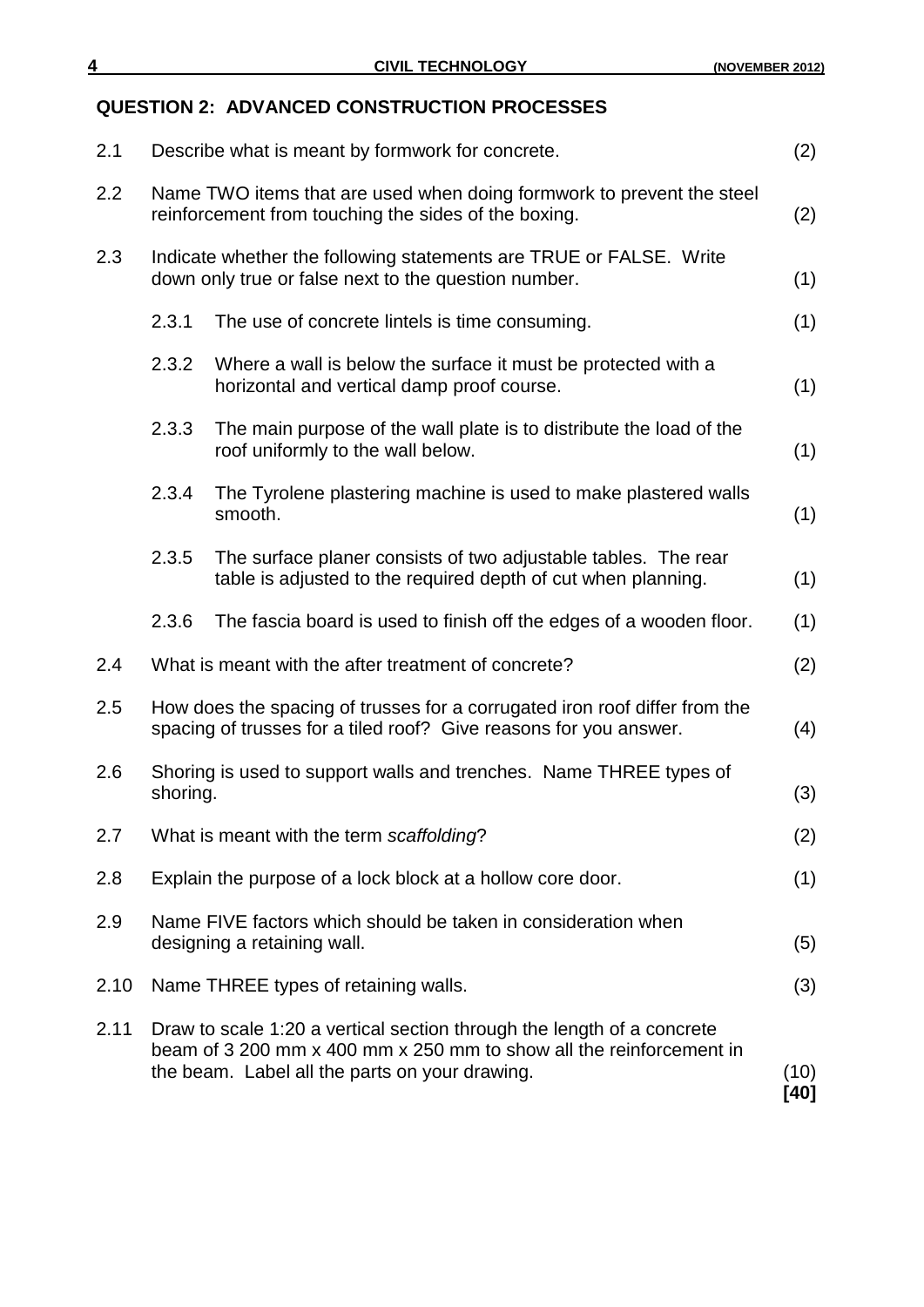### **QUESTION 3: CIVIL SERVICES**

3.1 Label all the parts from A to H as shown in the drawing of a sink construction (FIGURE 3.1). (8)



**FIGURE 3.1**

| 3.7 | Describe the regulations concerning storm water drainage.                                                                         | (5)<br>[30] |
|-----|-----------------------------------------------------------------------------------------------------------------------------------|-------------|
| 3.6 | Name FIVE advantages of using copper pipes for water installations.                                                               | (5)         |
| 3.5 | Describe the purpose of a manhole and name the material which is used<br>for the lid of the manhole.                              | (3)         |
| 3.4 | Name FOUR sanitary fittings which are used in houses.                                                                             | (4)         |
| 3.3 | What type of valve is used inside the cistern of a water closet to keep the<br>water level at a certain height?                   | (1)         |
| 3.2 | Electrical geysers are commonly used in households to warm water.<br>Explain shortly how an electrical low pressure geyser works. | (4)         |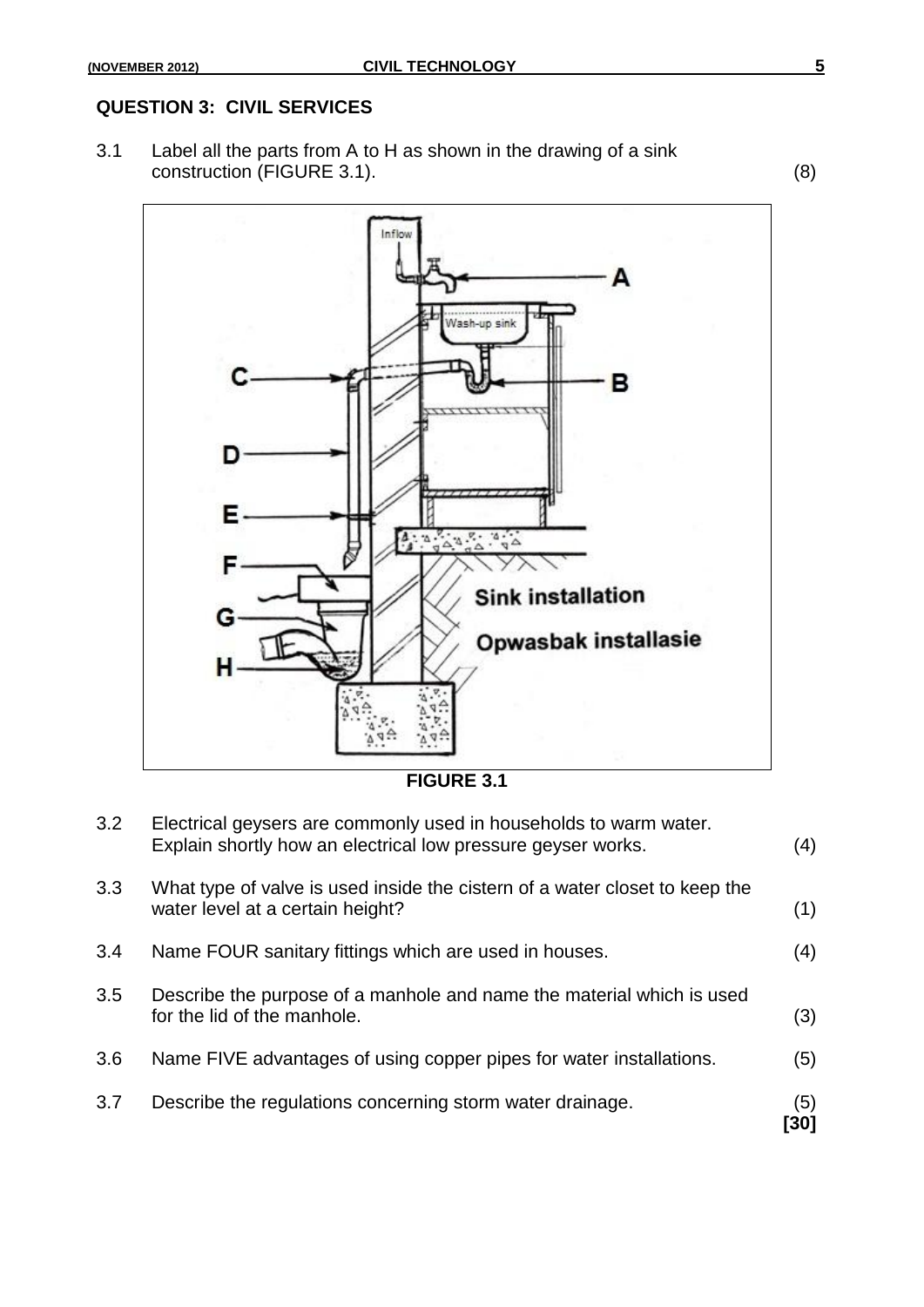### **QUESTION 4: MATERIALS**

| 4.1 | Complete the following sentences by writing down the missing word.                                                                                                                                              |                                                                                                                 |     |  |
|-----|-----------------------------------------------------------------------------------------------------------------------------------------------------------------------------------------------------------------|-----------------------------------------------------------------------------------------------------------------|-----|--|
|     | 4.1.1<br>The  (joint)  is used to join the stiles and rails of a panel door.                                                                                                                                    |                                                                                                                 | (1) |  |
|     | 4.1.2<br>The  (screw)  is used where the head of the screw must be<br>below the surface of the wood.                                                                                                            |                                                                                                                 | (1) |  |
|     | 4.1.3                                                                                                                                                                                                           | Wooden joints are glued with  (glue)                                                                            | (1) |  |
|     | 4.1.4                                                                                                                                                                                                           | PVC drain pipes must have a minimum inside diameter of<br>$\ldots$ (mm) $\ldots$ .                              | (1) |  |
|     | 4.1.5                                                                                                                                                                                                           | THE  (valve)  is used to regulate the water pressure in a high<br>pressure geyser.                              | (1) |  |
|     | 4.1.6                                                                                                                                                                                                           | The electric box in a house that distributes electricity into the<br>electrical circuits of a house is called a | (1) |  |
| 4.2 | Which TWO methods are used to connect wooden roof truss parts?                                                                                                                                                  |                                                                                                                 | (2) |  |
| 4.3 | Plastic are commonly used in the manufacturing of household appliances<br>and can be divided into two groups. Name the TWO groups and give<br>ONE characteristic of each one.                                   |                                                                                                                 |     |  |
| 4.4 | Explain the mechanical and visual grading of timber.                                                                                                                                                            |                                                                                                                 | (4) |  |
| 4.5 | Different materials are used in the build environment. Write down the<br>names of the following materials and give ONE use and ONE<br>characteristic of each one.                                               |                                                                                                                 |     |  |
|     | 4.5.1                                                                                                                                                                                                           | Cast iron                                                                                                       | (2) |  |
|     | 4.5.2                                                                                                                                                                                                           | Safety glass                                                                                                    | (2) |  |
| 4.6 | Timber products have to be treated with a preservative to protect it.                                                                                                                                           |                                                                                                                 |     |  |
|     | Name FOUR characteristics of a good preservative.                                                                                                                                                               |                                                                                                                 |     |  |
| 4.7 | You get the task to tile a patio of 3 meter x 4 meter.                                                                                                                                                          |                                                                                                                 |     |  |
|     | Calculate the area of the patio and determine how much tiles will be<br>needed to tile the patio. Each tile is 250 mm x 250 mm and is laid next to<br>each other with no gap in between. Show all calculations. |                                                                                                                 |     |  |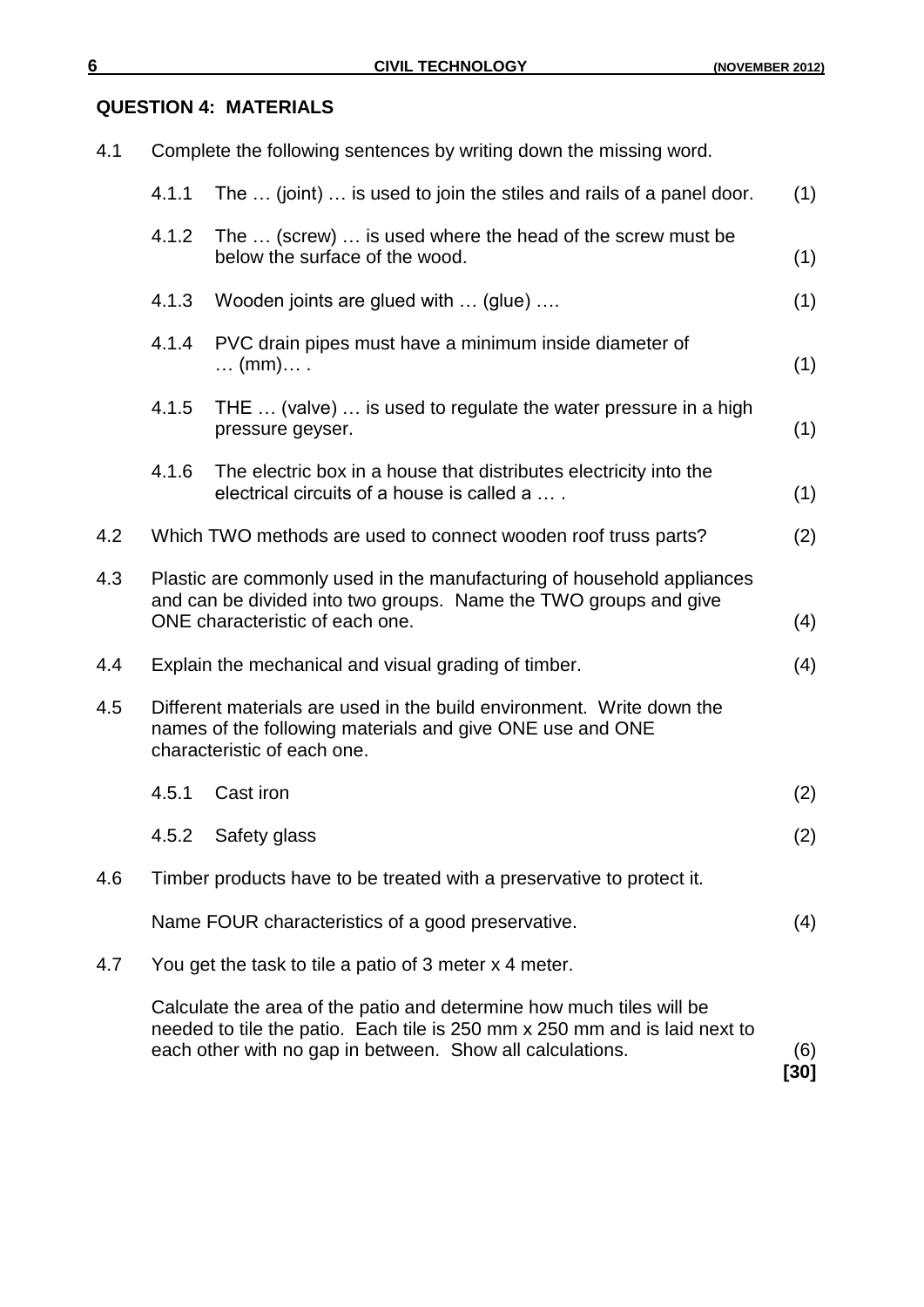#### **QUESTION 5: MECHANICS**

- 5.1 FIGURE 5.1 show the design of a roof truss for a building.
	- 5.1.1 Determine graphically the size of the forces in the structure. (7)
	- 5.1.2 Complete the table on ANSWER SHEET 5.1 to show the size of the force.  $(7)$
- 5.2 FIGURE 5.2 show a beam with pointed loads.





- 5.2.1 Calculate the bending moments at each point. (Answer on folio  $page.)$  (4)
- 5.2.2 Draw the bending moment diagram. (Draw on folio.) Use a linear scale of:  $1 \text{ mm} = 1 \text{ N}$  and a force scale of  $1 \text{ cm} = 1 \text{ meter.}$  (4)
- 5.3 FIGURE 5.3 show a beam with pointed loads.

Calculate the reaction forces at A and B.

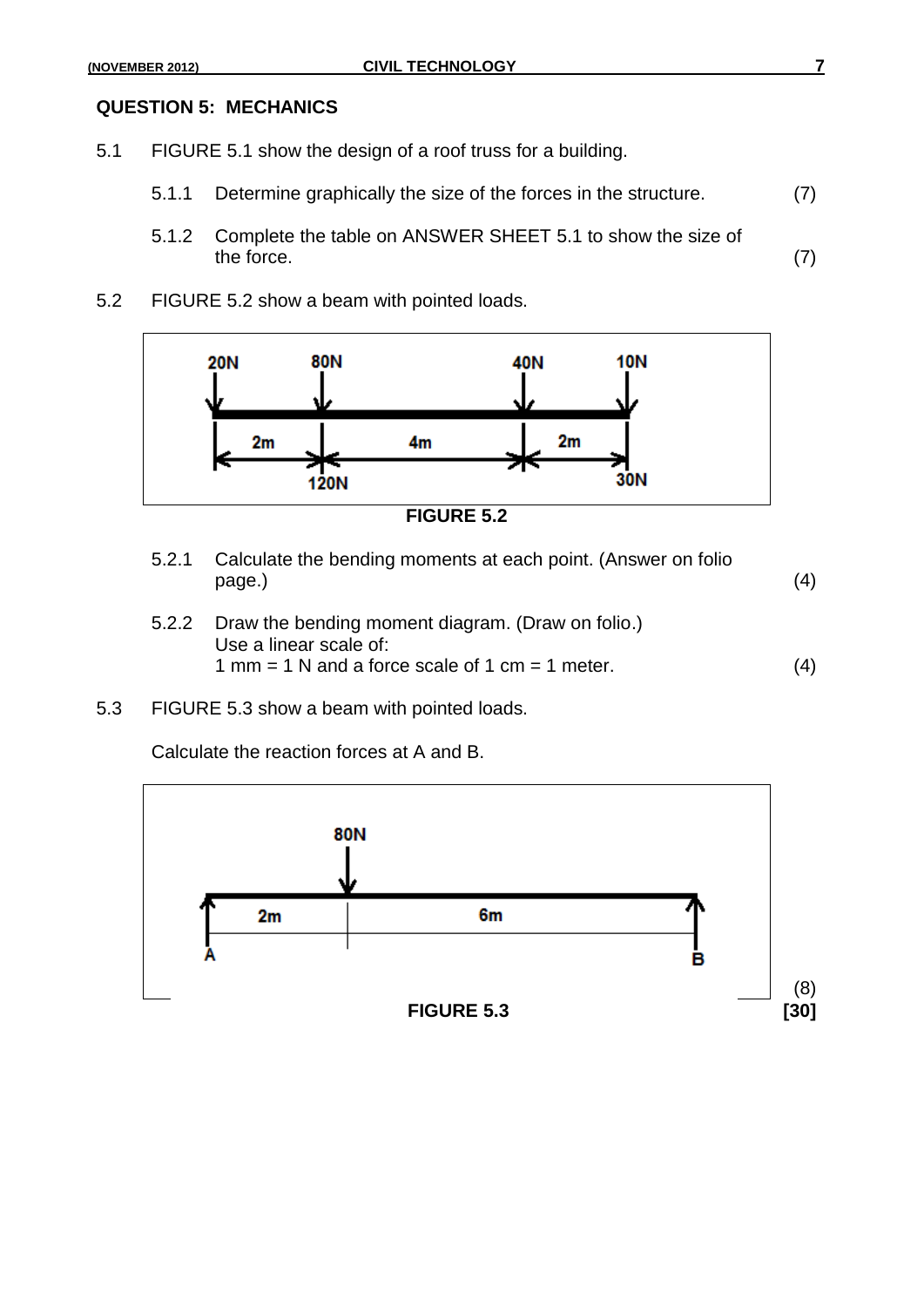#### **QUESTION 6: GRAPHICS AND COMMMUNICATION**

6.1 As draughtsman you get the task to design a small building to be used by security officials at a townhouse complex. The room must have a bedroom, bathroom and an office.

Use the following specifications:

- Outside measurements of building is 7 000 mm x 5 000 mm.
- Outside doors for bedroom and office on southern side of building 800 mm x 2 000 mm.
- Inside door between bedroom and bathroom 800 mm x 2 000 mm
- Inside door between bathroom and office 800 mm x 2 000 mm.
- Outside doors are cavity walls and inside walls are half brick walls.
- Bathroom has one window of 900 mm x 900 mm.
- Office has one window of 1 500 mm x 1 500 mm
- Bedroom has one window of 1 500 mm x 1 500 mm on southern side of building.
- Show shower, basin and water closet in bathroom.
- Show cabinet in bedroom and office.
- The height from floor to ceiling is 2 600 mm.
- The building has a hip roof construction with a 30<sup>0</sup> pitch and 500 mm overhang.



6.1 Use a scale of 1:50 and draw on ANSWER SHEET 6.1 the **floor plan** and the **south view** of the building.

Floor plan (24) South view (16) **[40]**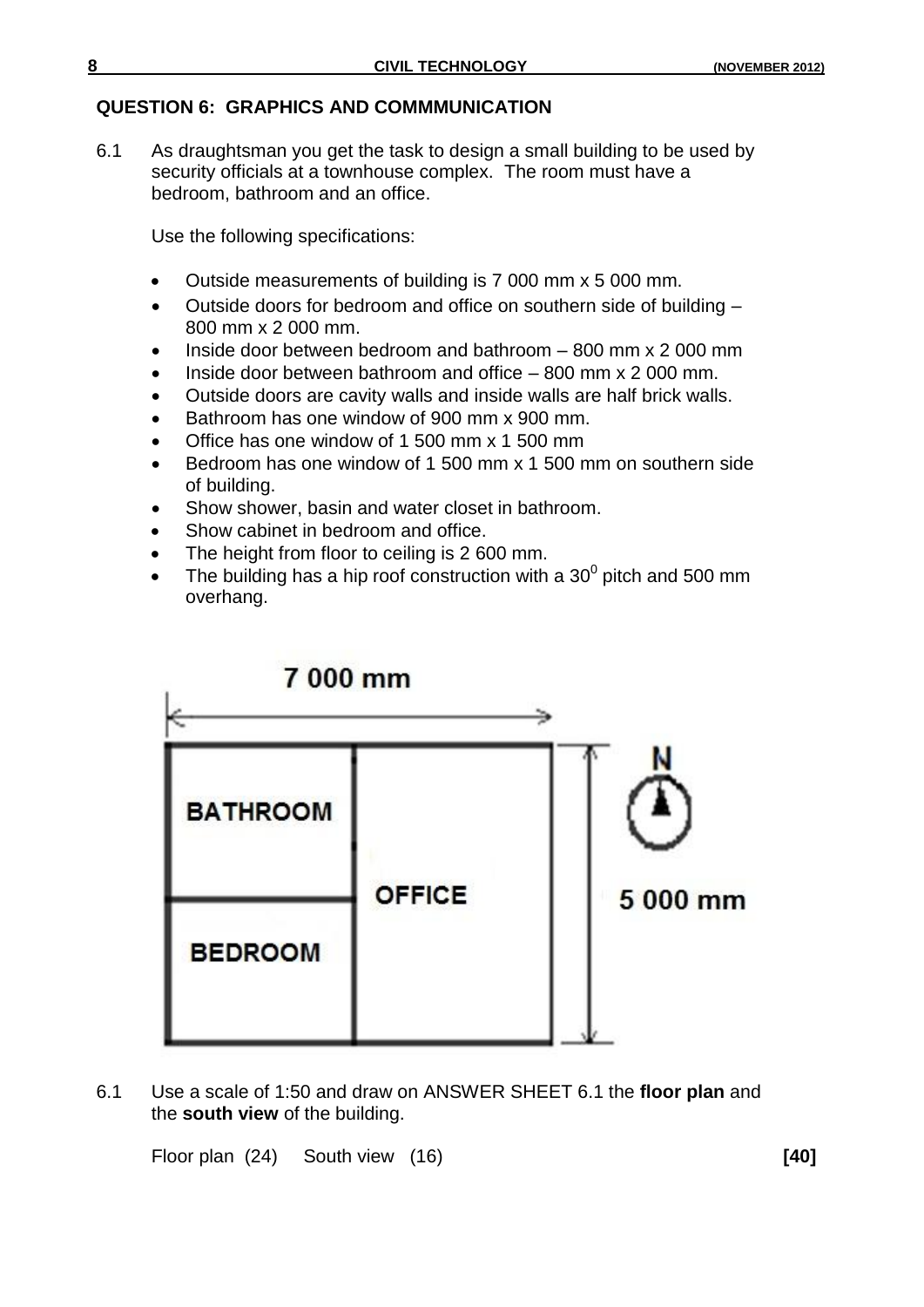**QUESTION 5.1**

**ANSWER SHEET 5.1**

**NAME OF CANDIDATE:**



5.1.1 Diagram (scale 1 mm = 1 N) (7)

**+ a**

5.1.2

| Part            | <b>Size</b> |      |
|-----------------|-------------|------|
| BF              |             |      |
| <b>CH</b>       |             |      |
| DH              |             |      |
| EG              |             |      |
| $\overline{AF}$ |             |      |
| FG              |             |      |
| $\overline{G}H$ |             | (7)  |
|                 |             | [14] |